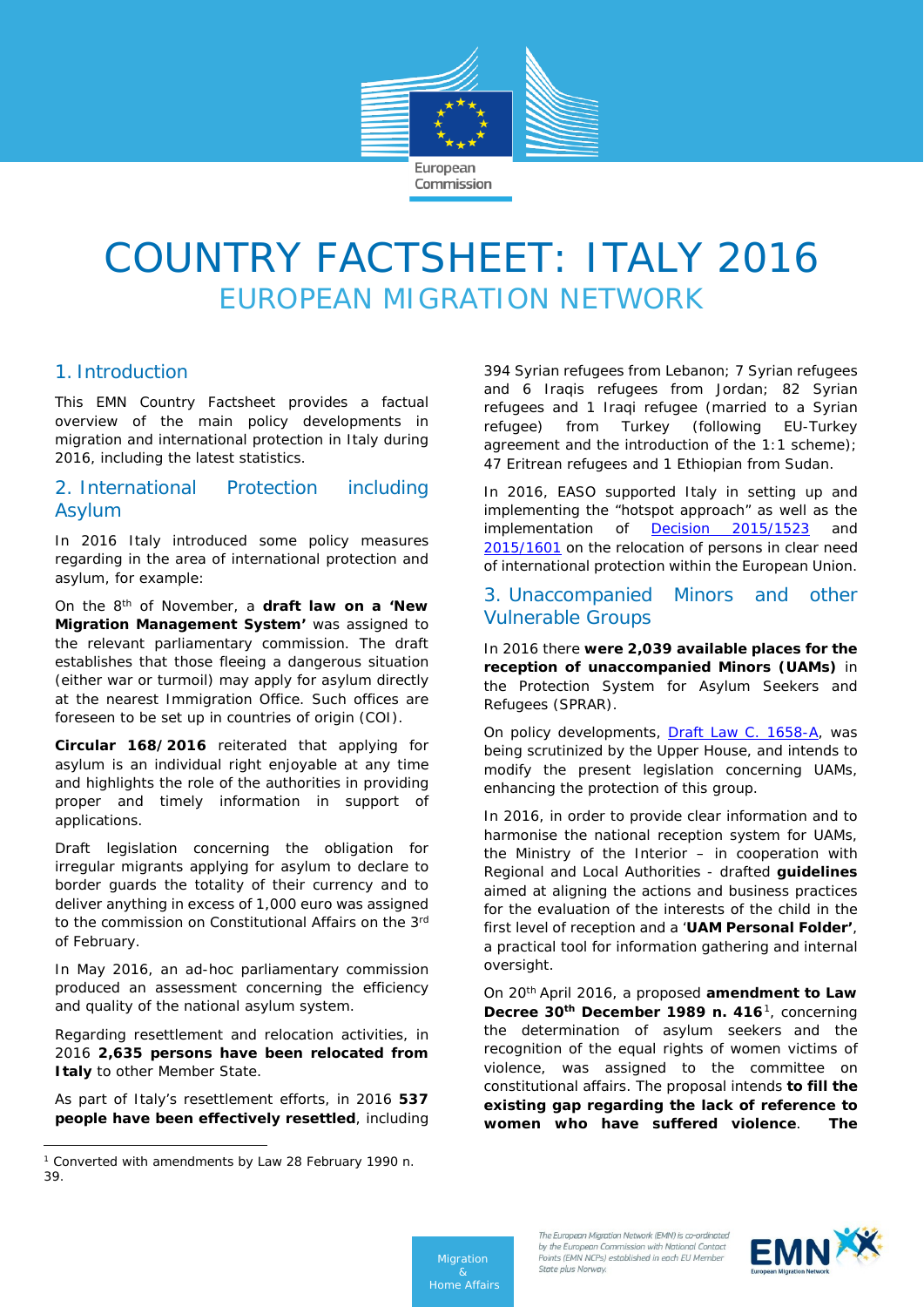**Ministry of Education's Decree n.663** would provide one million euro for projects aimed at facilitating the welcoming as well as the language support of UAMs for academic year 2016/17.

### 4. Legal Migration and Mobility

### 4.1. ECONOMIC MIGRATION

The '**2016 Immigrant quota decree**' [2](#page-1-0) established the following maximum quotas of new arrivals in 2016: 17,850 persons for subordinate non seasonal work and for autonomous work; 13,000 units for seasonal and subordinate work. On the other hand, the quota for entrepreneurs and other autonomous workers was of 2,400 units.

In an attempt to boost Italy's attractiveness, Ministerial Circular of July the 27<sup>th</sup> reduced the administrative burden related to the entry of highly qualified workers (Blue Card) and Intra-Company Transfers (ICTs).

In addition, the Ministerial Circular of the 29<sup>th</sup> of January has added specific guidelines and tools for third-country nationals wishing to establish a start-up within the "Italia Startup Visa" programme.

Italy also reported on several policy measures introduced in 2016, for example: **Law 122/2016** provided for the issuing of an autonomous **residence permit for foreign children, valid until they turn 18.** Depending on their parents permit, this can be issued for family reunification or as an EU residence permit for long-term residents.

Three new measures concerning the field of economic migration were also issued, these included:

**Decree n. 203/2016** facilitates the employment of migrant seasonal workers, providing:

- A long term permit will be issued the same typology of work has been undertaken at least once over the past five years.
- Employers are required to demonstrate the effective availability of accommodation and to declare the conditions of the rent which may not amount to more than 1/3 of the wage.
- Foreign seasonal workers may only be employed in the 'agricultural' and 'hospitality' sectors*.*

**Decree n. 253/2016** amends the Consolidated Act on Immigration[3](#page-1-0) and implements [Directive](http://mazzeschi.us13.list-manage.com/track/click?u=61414a7ce2629762ab1b568df&id=c30e8507d7&e=5d044bb057%23_blank)  [2014/66/EC](http://mazzeschi.us13.list-manage.com/track/click?u=61414a7ce2629762ab1b568df&id=c30e8507d7&e=5d044bb057%23_blank) on the conditions of entry and residence of third-country nationals in the framework of an ICT, providing as follows:

 Both residence and work permits may be issued for a maximum of three years for managers and specialists, and up to one year for trainees.

- Upon expiry of the maximum ICT permit validity period, a new application can be made once three months have passed.
- Family members of ICT permit holders qualify for a family permit even if the assignment is for less than one year.

**Law n. 199/2016** focuses on illegal work, the exploitation of labour in agriculture and wage realignment in the agricultural sector and aims to fight the crime of 'illegal hiring', providing for the following:

- $\star$  'Illegal hiring' has been rephrased to include employers among those potentially liable.
- Violence is no longer a necessary element for the crime to exist, it is sufficient that workers are recruited, that they live in poor conditions and that they are exploited.
- An "indicator of exploitation" was introduced. This is a list of elements that indicate the presence of exploitation, such as very low wages, a violation of working time, of vacations and/or of safety measures.

Regarding measures to tackle illegal employment and as part of the Government's efforts to fight the labour exploitation of third-country nationals, an agreement entitled **"Care, Legality and exit from the Ghetto"** was signed on the  $27<sup>th</sup>$  of May, between the Interior, Labour and Agriculture Ministries. It aims to strengthen the network of actors involved in the inspection and prevention activities and to provide medical care, information and guidance, legal protection, transportation and language training.

On other issues, **Law n. 45/21 March 2016 has established the 3rd of October** - in commemoration of the shipwreck that took place in front of the coast of Lampedusa on that same date in 2013, resulting in the death of 368 persons – as the **'National Day of the memory of the victims of immigration'**.

### 4.2. FAMILY REUNIFICATION

The Ministry of Labour launched a call for proposals financed by the "Asylum, Integration and Migration [Fund \(AMIF\)"](https://ec.europa.eu/home-affairs/financing/fundings/migration-asylum-borders/asylum-migration-integration-fund_en) for a total of three million euro for the provision of training to Third Country Nationals in the process of entering in Italy for family reunification. The services to be provided will be: guidance and civics and language training. Projects will focus on AMIF Specific Objective (SO) 2 'Integration/Legal Migration' and National Objective (NO) 1 'Legal Migration' as established in the National Programme.

<span id="page-1-0"></span><sup>2</sup> Decreto flussi 2016 - D.P.C.M. 14th December 2015 1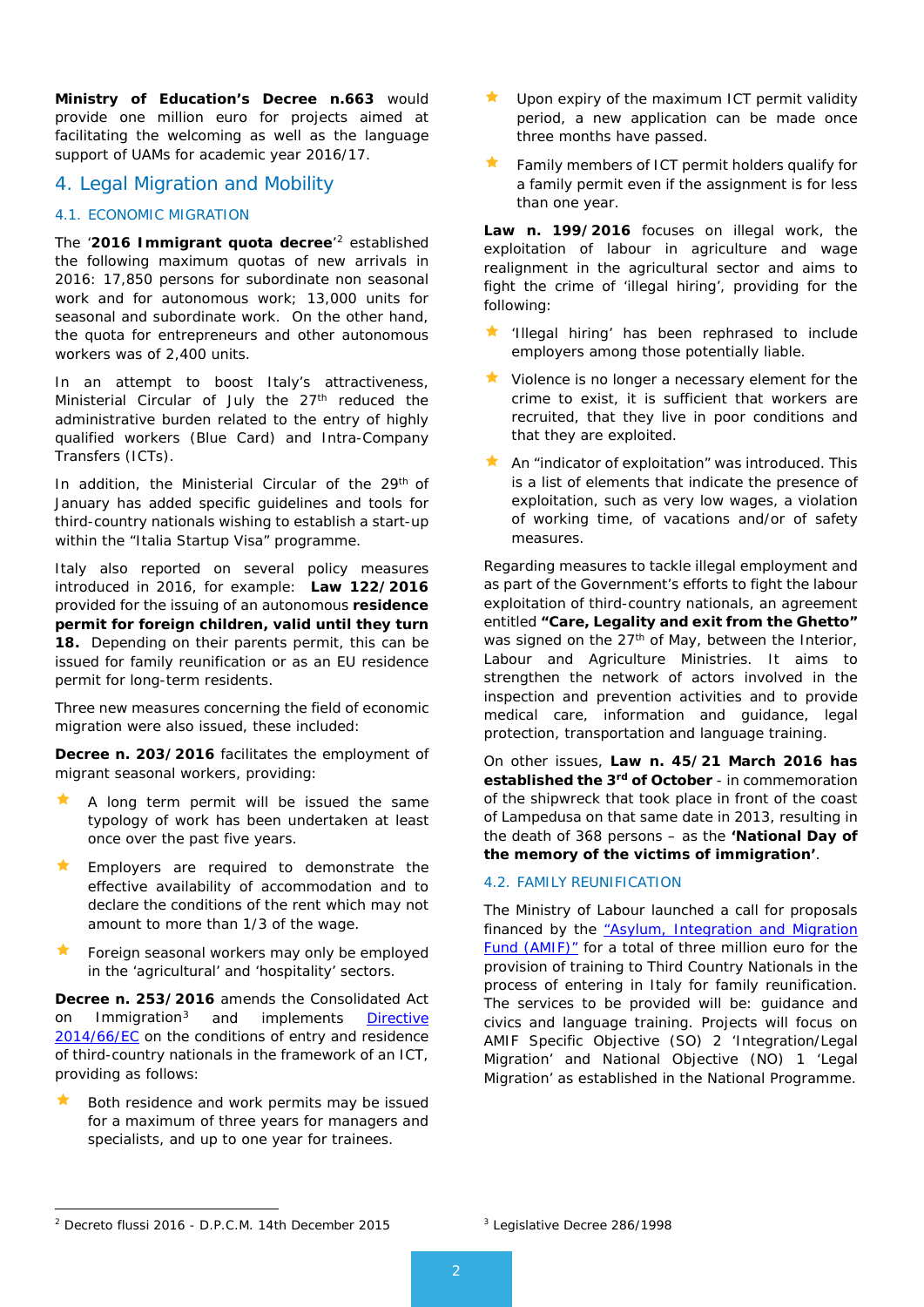### 4.3. MANAGING MIGRATION AND MOBILITY[4](#page-2-0)

As of February 2016, **all Schengen visas are biometric**.

### 5. Integration

In 2016, Italy implemented a number of measures to facilitate the integration of third-country nationals, for example: In February, **Law n.12/20** on 'Measures to promote social integration of foreign children residing in Italy through admission in sport federations' entered into force, allowing legal residents to register for sports clubs regardless of their nationality. A **National Plan for the integration of asylum seekers and refugees was also drafted in 2016**. The Plan was expected to be published by June 2017.

On 14th April, an ordinance of the **Court of Bergamo – Labour Division recognised the right to the socalled "baby bonus"[5](#page-2-0)** to third-country national women, lacking a long-term residence permit. According to the Court, a decision to the contrary would have amounted to unequal treatment. Another financial incentive was extended to third-country nationals in 2016 **-** the "bonus cultura"[6](#page-2-1). **Legislative Decree n. 42/2016** extended such right to thirdcountry nationals regularly living in Italy and fulfilling the generally applicable eligibility requirements.

The **Italian Law on the Third Sector (Non-Profit Voluntary Sector)** was reformed in 2016. The reform explicitly grants third-country nationals, aged between 18 and 28 and regularly residing in Italy, the possibility to access the national civil service.

On 3rd October, the Italian Ministry of Education issued the **2016-2019 "Plan for the Training of Teachers"** which includes "integration, citizenship skills and global citizenship" among its nine thematic priorities.

## 6. External Dimension of EU Migration **Policy**

The 2017 Budget Law (L. 232/2016) will introduce a number of changes with regard to migration, with the aim of supporting cooperation dialogue with transit African countries, the Law establishes a Fund for Africa of 200 million euros for 2017.

The Memorandum of Understanding '**Fight Against Crime, Management of Borders, Migration Flows and Return**' was signed between Italy and Sudan in 2016, to provide mutual support and to exchange staff and good practices in the field of migration and border security. In 2016, Italy also **deployed two new National Liaison Officers (NLOs)** to Turkey and to Tunisia, in addition to those already present in Egypt and Poland.

### 7.1. THE FIGHT AGAINST FACILITATION OF IRREGULAR MIGRATION

In December, **the Seahorse Mediterranean network was set up in the Italian National Coordination Centre.** Seahorse serves as an implementation case of the Migration Routes Initiative, an approach toward migration management emphasising interregional cooperation between designated origin-transit-destination countries. On 1st February, **Italy and Nigeria signed a Joint statement on training matters**, providing for a wide range of training courses for the Nigerian police. A first course on border management was held in October.

### 7.2. RETURN OF IRREGULAR MIGRANTS

In 2016, **12,406 irregular migrants** were forcibly returned from Italy.

## 8. Actions against Trafficking in Human **Beings**

On 26th February, Italy adopted its **first National Action Plan against the trafficking and exploitation of human beings.** The Plan is implemented through projects carried out at regional level to ensure the implementation of measures aimed at providing awareness raising, social prevention, lodging, health and social integration. All activities will be based on the respect for human rights and principle of non-discrimination. In light of the complexity and multi-sectoral nature of the interventions, through the **Decree of the 2nd of August,** dedicated quarters were established to ensure efficient political and institutional coordination and a multidisciplinary and integrated approach including both institutional and non-institutional stakeholders. The **Decree of the 16th of May 2016**  defined the **Regulation on the unique Plan for emergence, assistance and social inclusion**. This measure combines in one programme all the actions foreseen under previous legislation providing appropriate housing conditions, food and health care for the victims of trafficking and exploitation.

In 2016, Italy also prepared an **agreement to be signed with Libya**, to combat Trafficking in Human Beings (THB) and to strengthen border security. .

### STATISTICAL ANNEX

The Statistical Annex provides an overview of the latest available statistics for Italy on aspects of migration and asylum (2013-2016), including residence, asylum, unaccompanied minors, irregular migration, return and visas. Where statistics are not yet available, this is indicated in the Annex as "N/A".

 $\overline{a}$ 

<sup>7.</sup> Irregular Migration and Return

<span id="page-2-1"></span><span id="page-2-0"></span><sup>&</sup>lt;sup>4</sup> "Managing migration and mobility" refers to the following themes: visa policy, Schengen governance and border monitoring.

<sup>5</sup> A state-funded financial incentive in the form of income support

for parents.

<sup>6</sup> A financial incentive for culture-related activities.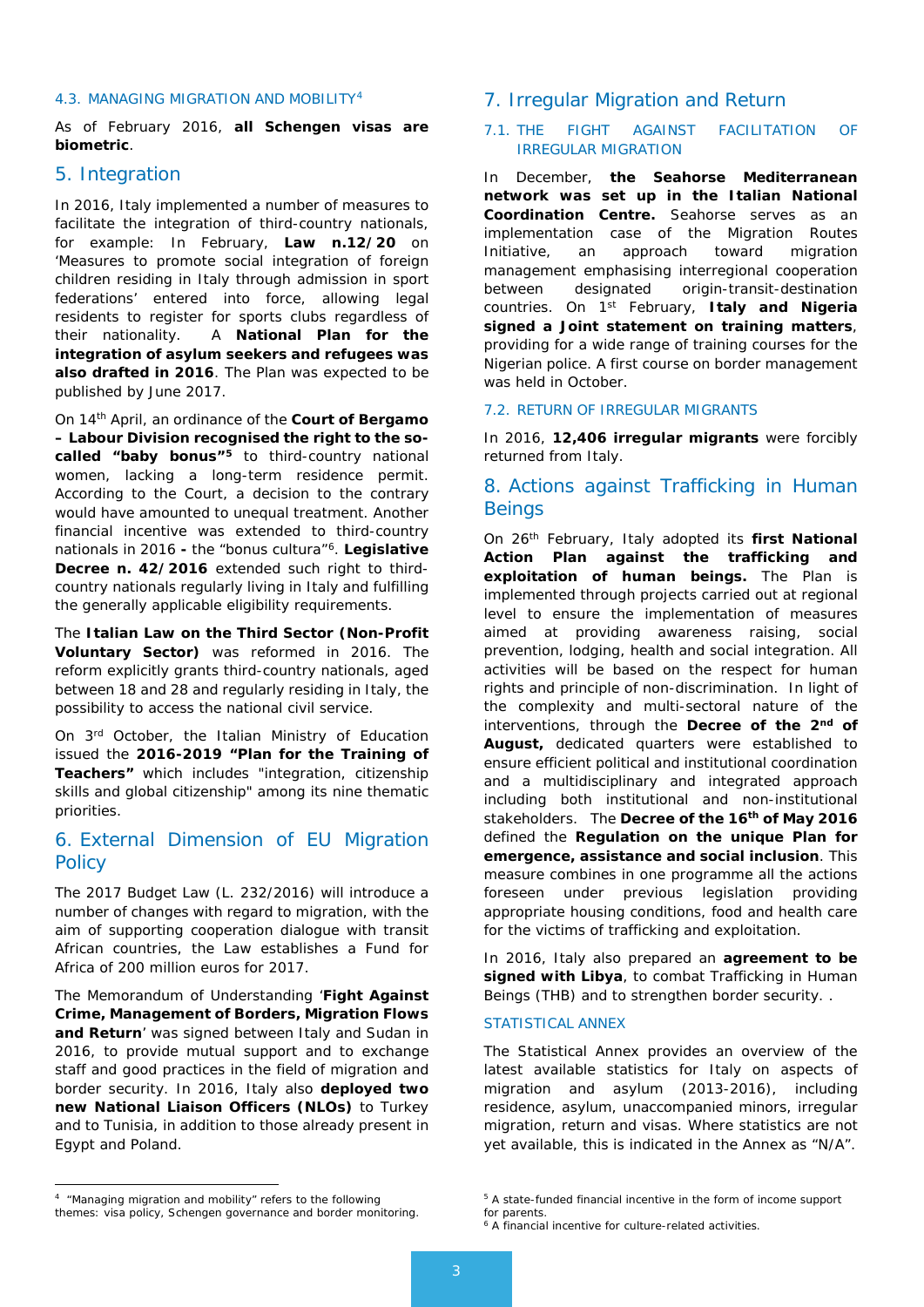## **Statistical Annex: Migration and Asylum in Italy (2013-2016)**

## 1. INTERNATIONAL PROTECTION AND ASYLUM

**Figure 1: Asylum applications as a share of the total population in Italy, EU average and EU high and low (2013-2016)**



*Source: Eurostat migration statistics [\(migr\\_asyappctza\)](http://appsso.eurostat.ec.europa.eu/nui/show.do?dataset=migr_asyappctza&lang=en)[7](#page-3-0), data extracted 03/08/2017*





*Source: Eurostat migration statistics [\(migr\\_asyappctza\)](http://appsso.eurostat.ec.europa.eu/nui/show.do?dataset=migr_asyappctza&lang=en), data extracted 03/08/2017*

| Table 1: Asylum applications: Top five third-country nationalities (2013-2016) |
|--------------------------------------------------------------------------------|
|--------------------------------------------------------------------------------|

| 2013               |       | 2014            |                    | 2015   |                 |                    | 2016   |                 |                    |        |               |
|--------------------|-------|-----------------|--------------------|--------|-----------------|--------------------|--------|-----------------|--------------------|--------|---------------|
| <b>Nationality</b> | No.   | $%$ of<br>total | <b>Nationality</b> | No.    | $%$ of<br>total | <b>Nationality</b> | No.    | $%$ of<br>total | <b>Nationality</b> | No.    | % of<br>total |
| Nigeria            | 3,520 | 13%             | Nigeria            | 10,135 | 16%             | <b>Nigeria</b>     | 18,190 | 22%             | Nigeria            | 27,105 | 22%           |
| Pakistan           | 3,230 | 12%             | Mali               | 9.790  | 15%             | Pakistan           | 10,390 | 12%             | Pakistan           | 13,660 | 11%           |
| Somalia            | 2.775 | 10%             | Gambia             | 8.575  | 13%             | Gambia,<br>The     | 8,045  | 10%             | Gambia,<br>The     | 8,930  | 7%            |
| Eritrea            | 2,110 | 8%              | Pakistan           | 7.150  | 11%             | Senegal            | 6,395  | 8%              | Senegal            | 7,610  | 6%            |
| Afghanistan        | 2.055 | 8%              | Senegal            | 4,675  | 7%              | <b>Bangladesh</b>  | 6,045  | 7%              | Côte<br>d'Ivoire   | 7,455  | 6%            |

*Source: Eurostat migration statistics [\(migr\\_asyappctza\)](http://appsso.eurostat.ec.europa.eu/nui/show.do?dataset=migr_asyappctza&lang=en), data extracted 03/08/2017*

-

<span id="page-3-0"></span><sup>&</sup>lt;sup>7</sup> Figures regarding the total population were extracted from Eurostat [\(demo\\_gind\)](http://appsso.eurostat.ec.europa.eu/nui/show.do?dataset=demo_gind&lang=en)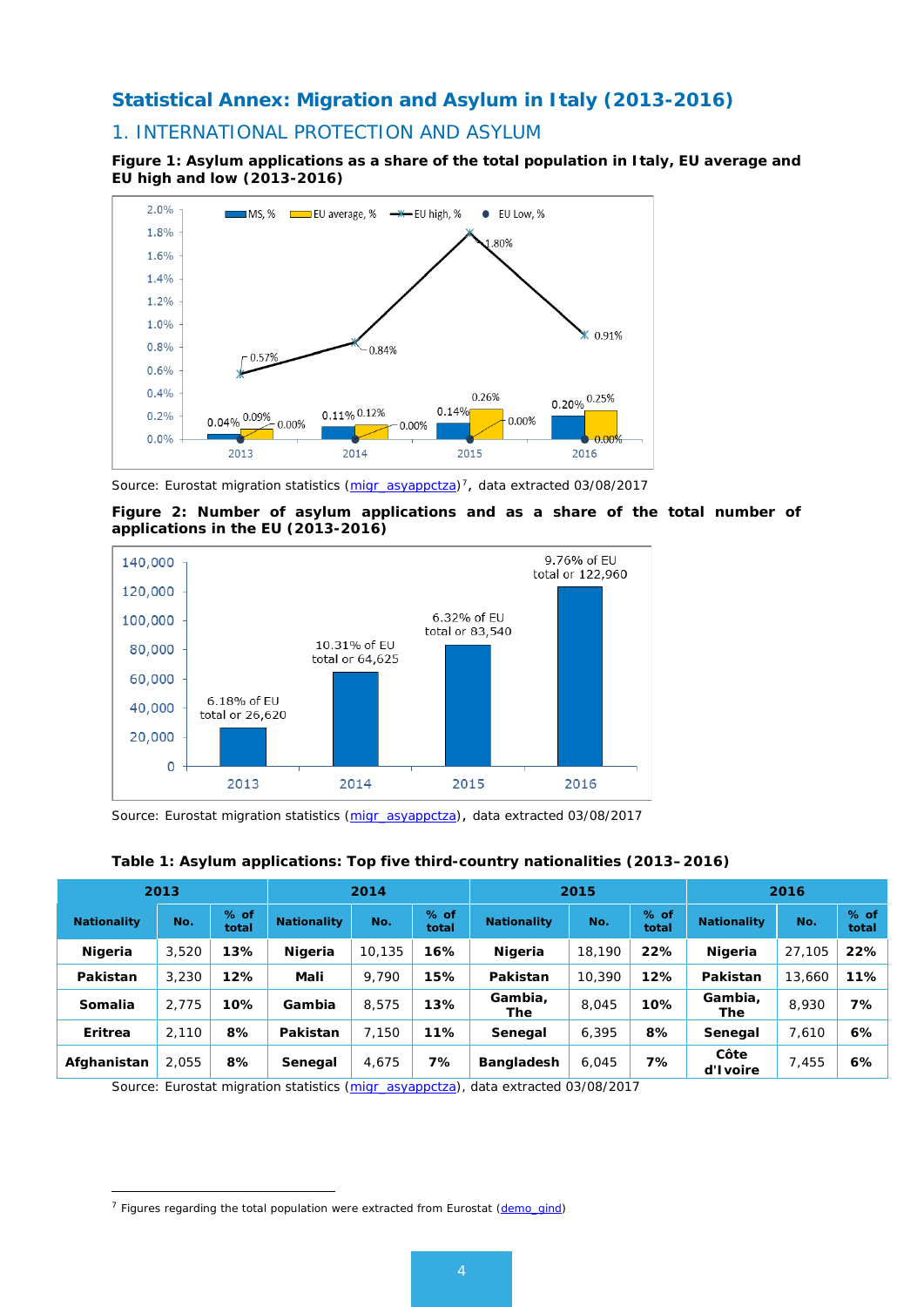## **Figure 3: Asylum applications: Top five third-country nationalities as a share of EU total**



*Source: Eurostat migration statistics [\(migr\\_asyappctza\)](http://appsso.eurostat.ec.europa.eu/nui/show.do?dataset=migr_asyappctza&lang=en), data extracted 03/08/2017 Note: the figure reads as: Italy received 27,105 asylum applications from Nigeria or 56.81% of all asylum applications launched by Afghanistan in EU in 2016.*

|      |                           |                              |                   | Of which:                       |                         | <b>Negative</b><br>decisions |  |
|------|---------------------------|------------------------------|-------------------|---------------------------------|-------------------------|------------------------------|--|
| Year | <b>Total</b><br>decisions | <b>Positive</b><br>decisions | Refugee<br>status | <b>Subsidiary</b><br>protection | Humanitarian<br>reasons |                              |  |
| 2013 | 23,565                    | 14,390                       | 3,080             | 5,565                           | 5,750                   | 9.175                        |  |
| 2014 | 35,180                    | 20,580                       | 3,640             | 7,625                           | 9,315                   | 14,600                       |  |
| 2015 | 71,345                    | 29,615                       | 3,575             | 10,270                          | 15,770                  | 41,730                       |  |
| 2016 | 89,875                    | 35,405                       | 4,800             | 12,090                          | 18,515                  | 54,470                       |  |

**Table 2: Asylum applications - First instance decisions by outcome (2013-2016)**

*Source: Eurostat migration statistics [\(migr\\_asydcfsta\)](http://appsso.eurostat.ec.europa.eu/nui/show.do?dataset=migr_asydcfsta&lang=en), data extracted 03/08/2017*





*Source: Eurostat migration statistics [\(migr\\_asydcfsta\)](http://appsso.eurostat.ec.europa.eu/nui/show.do?dataset=migr_asydcfsta&lang=en), data extracted 03/08/2017*

### **Figure 8: Negative decision rate for the top five nationalities of applicants at the first instance in comparison with EU for the same given nationality (2016)**



*Source: Eurostat migration statistics [\(migr\\_asydcfsta\)](http://appsso.eurostat.ec.europa.eu/nui/show.do?dataset=migr_asydcfsta&lang=en), data extracted 03/08/2017*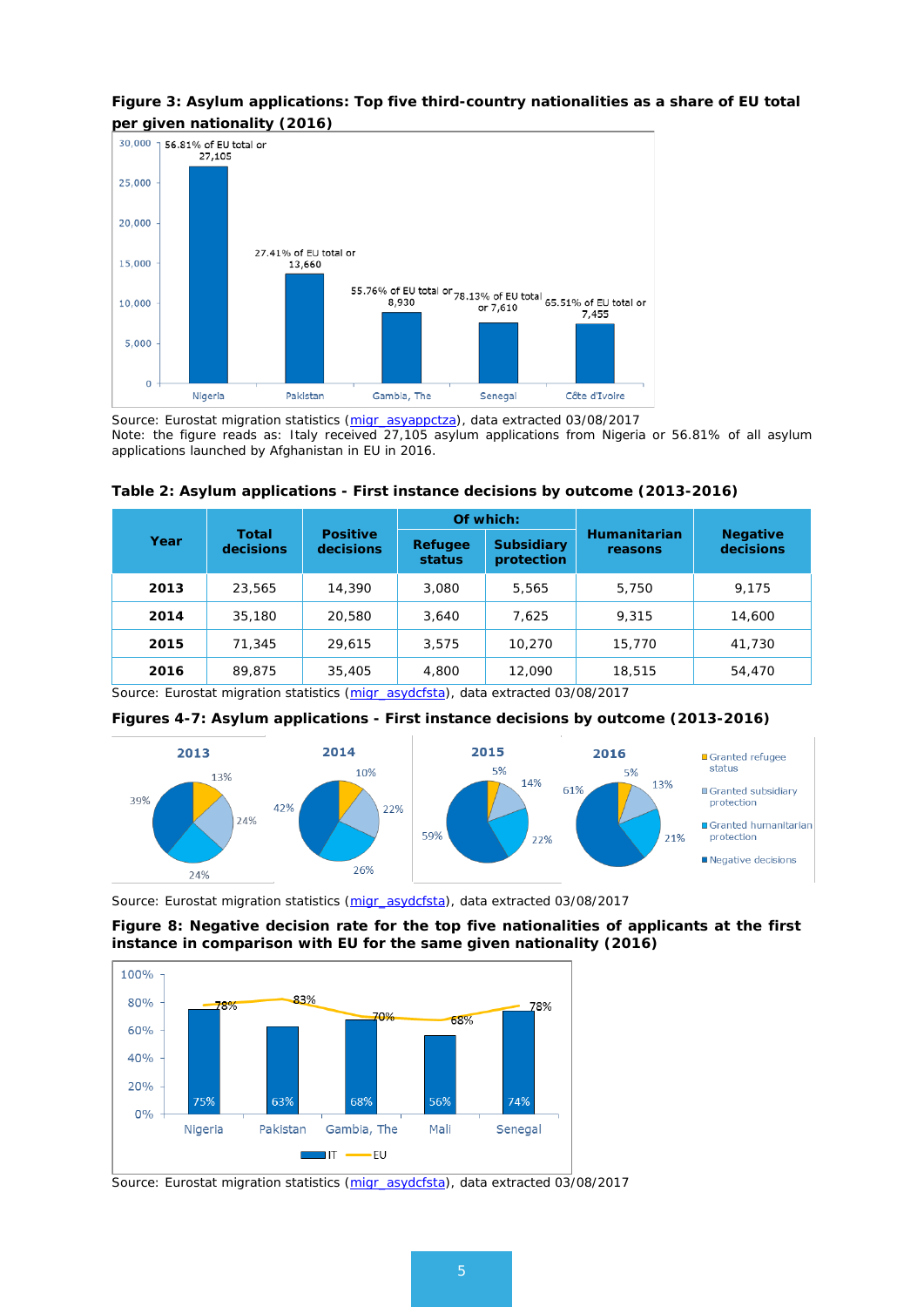### **Figure 9: Third-country nationals resettled (2013-2016)**



*Source: Eurostat migration statistics [\(migr\\_asyresa\)](http://appsso.eurostat.ec.europa.eu/nui/show.do?dataset=migr_asyresa), data extracted 09/05/2017*

### 2. UNACCOMPANIED MINORS

**Figure 10: Unaccompanied minors applying for asylum (2013-2016)**



### **Table 3: Unaccompanied minors (2013-2016)**

|                                             | 2013 | 2014  | 2015   | 2016  |
|---------------------------------------------|------|-------|--------|-------|
| Unaccompanied<br>minors (total)             | N/A  | N/A   | 15,991 | N/A   |
| Unaccompanied<br>minor asylum<br>applicants | 805  | 2.505 | 4,070  | 6,020 |

*Source: Eurostat Asylum applicants considered to be unaccompanied minors by citizenship, age and sex Annual data (rounded) [\(migr\\_asyunaa\)](http://appsso.eurostat.ec.europa.eu/nui/show.do?dataset=migr_asyunaa&lang=en), data extracted 17/04/2017; EMN NCPs* 

## 3. LEGAL MIGRATION AND MOBILITY



### **Figure 11: First residence permits, by reason (2013-2016)**

*Source: Eurostat [\(migr\\_resfirst\)](http://appsso.eurostat.ec.europa.eu/nui/show.do?dataset=migr_resfirst&lang=en), data extracted 04/08/2017; EMN NCPs*

#### **Table 4: First residence permits: Top five third-country nationalities (2013–2016)**

| 2013                       |               | 2014                       |               | 2015                           |               | 2016                       |               |  |
|----------------------------|---------------|----------------------------|---------------|--------------------------------|---------------|----------------------------|---------------|--|
| <b>Nationality</b>         | <b>Number</b> | <b>Nationality</b>         | <b>Number</b> | <b>Nationality</b>             | <b>Number</b> | <b>Nationality</b>         | <b>Number</b> |  |
| <b>Morocco</b>             | 25.165        | <b>Morocco</b>             | 19.759        | <b>Morocco</b>                 | 16,948        | <b>Nigeria</b>             | 20,562        |  |
| China (incl.<br>Hong Kong) | 19.967        | China (incl.<br>Hong Kong) | 16.971        | Albania                        | 16,477        | <b>Morocco</b>             | 17.257        |  |
| Albania                    | 15,890        | <b>Albania</b>             | 14,591        | China (incl.<br>Hong Kong)     | 14,722        | <b>Albania</b>             | 17.167        |  |
| <b>India</b>               | 15,389        | <b>India</b>               | 13,004        | <b>India</b>                   | 11,585        | Pakistan                   | 14,959        |  |
| Ukraine                    | 13,996        | Bangladesh                 | 11,785        | <b>United</b><br><b>States</b> | 8,714         | China (incl.<br>Hong Kong) | 11,964        |  |

*Source: Eurostat migration statistics [\(migr\\_resfirst\)](http://appsso.eurostat.ec.europa.eu/nui/show.do?dataset=migr_resfirst&lang=en), data extracted 03/08/2017*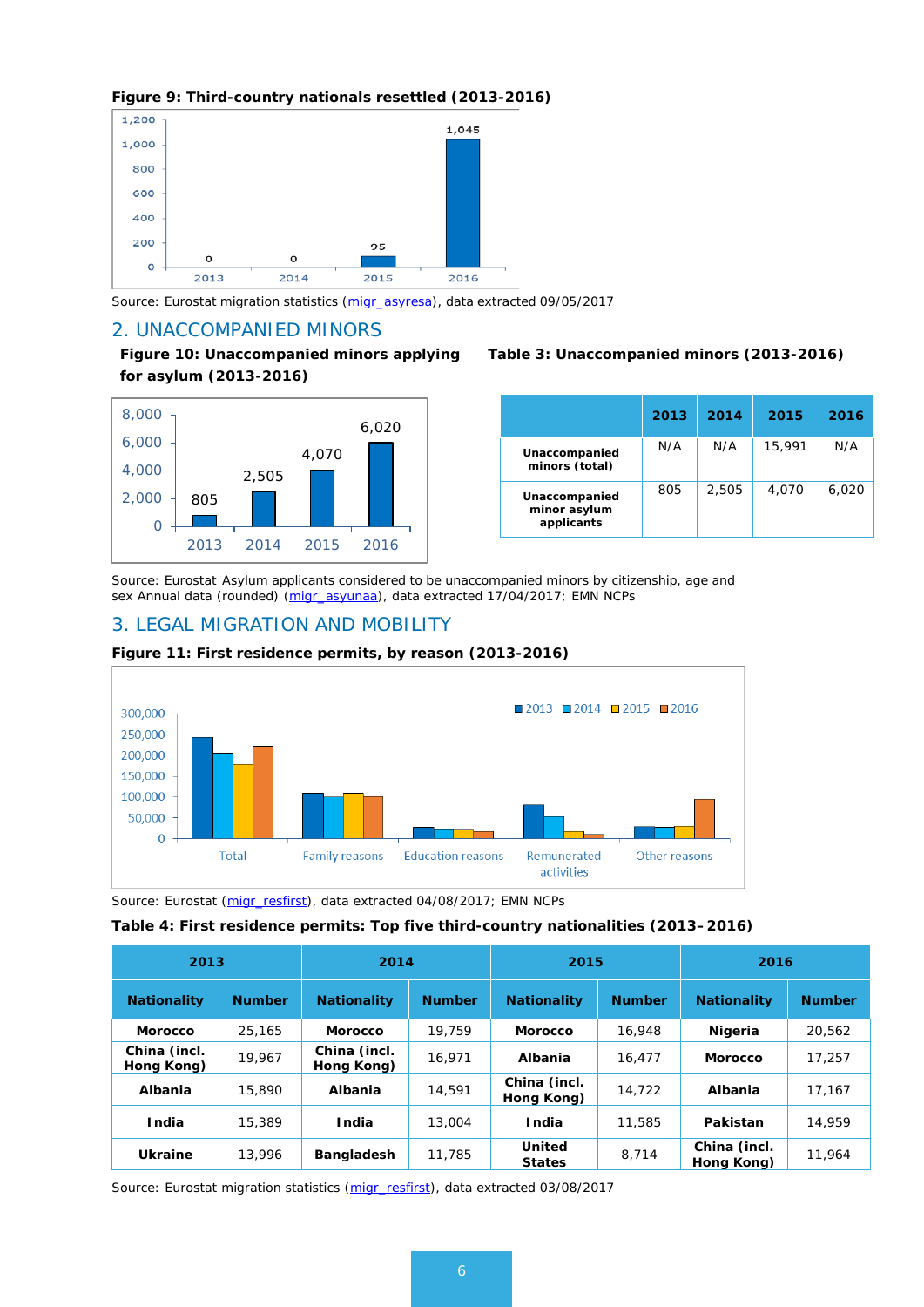

**Figure 12: Resident population of third-country nationals as a share of total population in Italy, EU average, EU high and low (2013-2016)** 

*Source: Eurostat migration statistics [\(migr\\_pop1ctz\)](http://appsso.eurostat.ec.europa.eu/nui/show.do?dataset=migr_pop1ctz&lang=en), data extracted 17/04/2017*

### 4. IRREGULAR MIGRATION AND RETURN

### **Table 5: Number of third-country nationals refused entry at external borders (2013– 2016)**

| Third country nationals:                | 2013   | 2014   | 2015   | 2016   |
|-----------------------------------------|--------|--------|--------|--------|
| Refused entry at external borders       | 7,370  | 7.005  | 7.425  | 9.715  |
| Found to be illegally present           | 23,945 | 25,300 | 27,305 | 32,365 |
| Ordered to leave                        | 23,945 | 25,300 | 27,305 | 32,365 |
| Returned following an order to<br>leave | 5,860  | 5,310  | 4.670  | 5.715  |

*Source: Eurostat migration statistics [\(migr\\_eirfs\)](http://appsso.eurostat.ec.europa.eu/nui/show.do?dataset=migr_eirfs&lang=en)[\(migr\\_eipre\)](http://appsso.eurostat.ec.europa.eu/nui/show.do?dataset=migr_eipre&lang=en)[\(migr\\_eiord\)](http://appsso.eurostat.ec.europa.eu/nui/show.do?dataset=migr_eiord&lang=en),[\(migr\\_eirtn\)](http://appsso.eurostat.ec.europa.eu/nui/show.do?dataset=MIGR_EIRTN&lang=en) data extracted 17/04/2017*

### **Table 6: Third-country nationals returned (2013-2016)**

| Year | Returned as part of forced<br>return measures | <b>Returned</b><br>voluntarily | <b>Returned through an Assisted</b><br><b>Voluntary Return Programme</b> |
|------|-----------------------------------------------|--------------------------------|--------------------------------------------------------------------------|
| 2013 | 5,943                                         | 418 (provisional)              | 874                                                                      |
| 2014 | N/A                                           | N/A                            | N/A                                                                      |
| 2015 | N/A                                           | N/A                            | N/A                                                                      |
| 2016 | N/A                                           | N/A                            | N/A                                                                      |

*Source: EMN NCPs* 

## 5. SECURING EUROPE'S EXTERNAL BORDERS

### **Table 7: Number of Schengen visas applications (2013–2016)**

|                                  | 2013      | 2014      | 2015      | 2016      |
|----------------------------------|-----------|-----------|-----------|-----------|
| Uniform visas (short-stay visas) | 2,036,829 | 2,164,545 | 2,023,343 | 1,806,938 |

*Source: DG Migration and Home – Complete statistics on short-stay visas issued by the Schengen States*